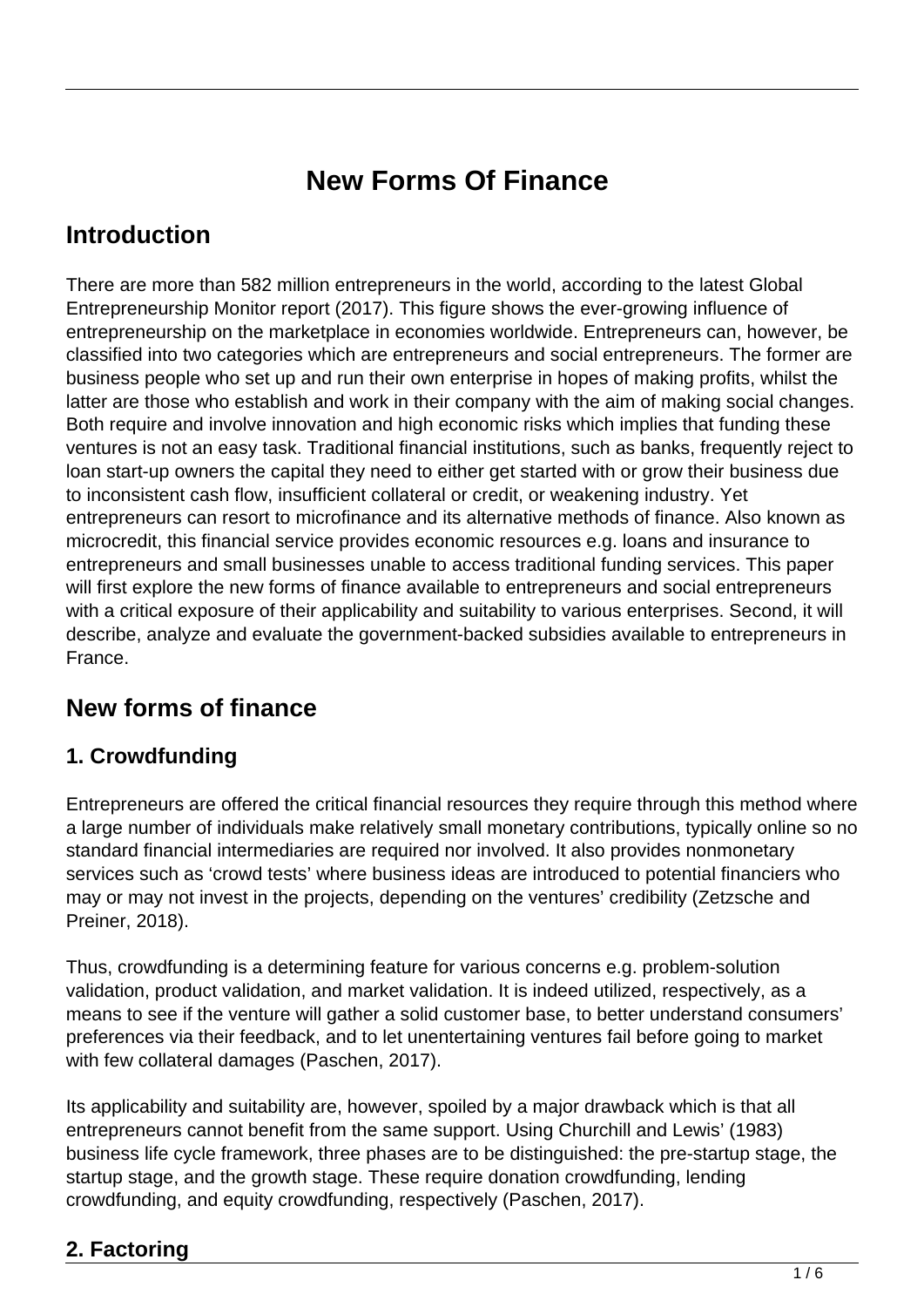Also known as invoice trading, this short-term supply of financing is a fast and relatively easy way for companies to sell their accounts receivable at a discount in exchange for immediate cash. (Dorfleitner, Rad and Weber, 2017) The Factoring Agreement involves three contributors: the small business that sells its accounts receivable from a trading transaction is called the client, the parties that have debts to the clients are the customers and the company that buys the client's accounts is the factoring company, thus becoming the mediator between the client and the customers (Mahmudah, Susilowati, and Yunanto, 2018).

Although factoring provides abundant cash flow within the SME, hence improving the company's liquidity, entrepreneurs must face high factoring costs and risks e.g. the customers' non-payment which makes these transactions hazardous.

Its applicability and suitability are nevertheless limited to entrepreneurs facing temporary cash flow problems as it isn't a long-term solution to raise funds. Moreover, factoring benefits companies with huge profit margins exclusively.

#### **3. Venture Capital**

People or companies that invest money in new businesses with high-risk rates in hopes of seeing a fairly quick return on investment are called venture capitalists (Sullivan, 2017).

They are at the core of the entrepreneurial ecosystem as they provide funds, knowledge, strategies, and networks to young entrepreneurs (Devigne et al., 2018).

Yet, these partnerships function on a race against time model since venture capitalists exit the business on a stipulated timeframe. This doesn't allow much scope for failure and it considerably shortens the commercialization span of these new ventures by boosting their productivity which results in bringing more products and services to market faster.

Its applicability and suitability are non-compatible to ventures that require more time to achieve a certain level of liquidity, as well as to entrepreneurs who want full control of their business. Venture capitalists indeed demand to have a say in the way business is made, relying on the fact that they have legal parts on the company's ownership (Dutta and Folta, 2016).

#### **4. Business Angels**

These are high net worth individuals who invest their own money in small unlisted companies, with no family connection, typically assuming a minority equity stake (Mason, 2008). Their investments are usually in the range of £90k to £270k which makes them key actors in the entrepreneurial ecosystem, considering their ability to fill the funding gap between the demand and supply for early-stage equity capital (Bonini et al., 2018).

Business angels display many advantages compared to other forms of credit-financing such as not requiring monthly interests as opposed to other types of loans, as well as making ventures remain longer in business, grow faster, and generate more profits.

Its applicability and suitability are, however, limited as business angels are usually hard to convince and decline the majority of the investment opportunities on the market. The reasons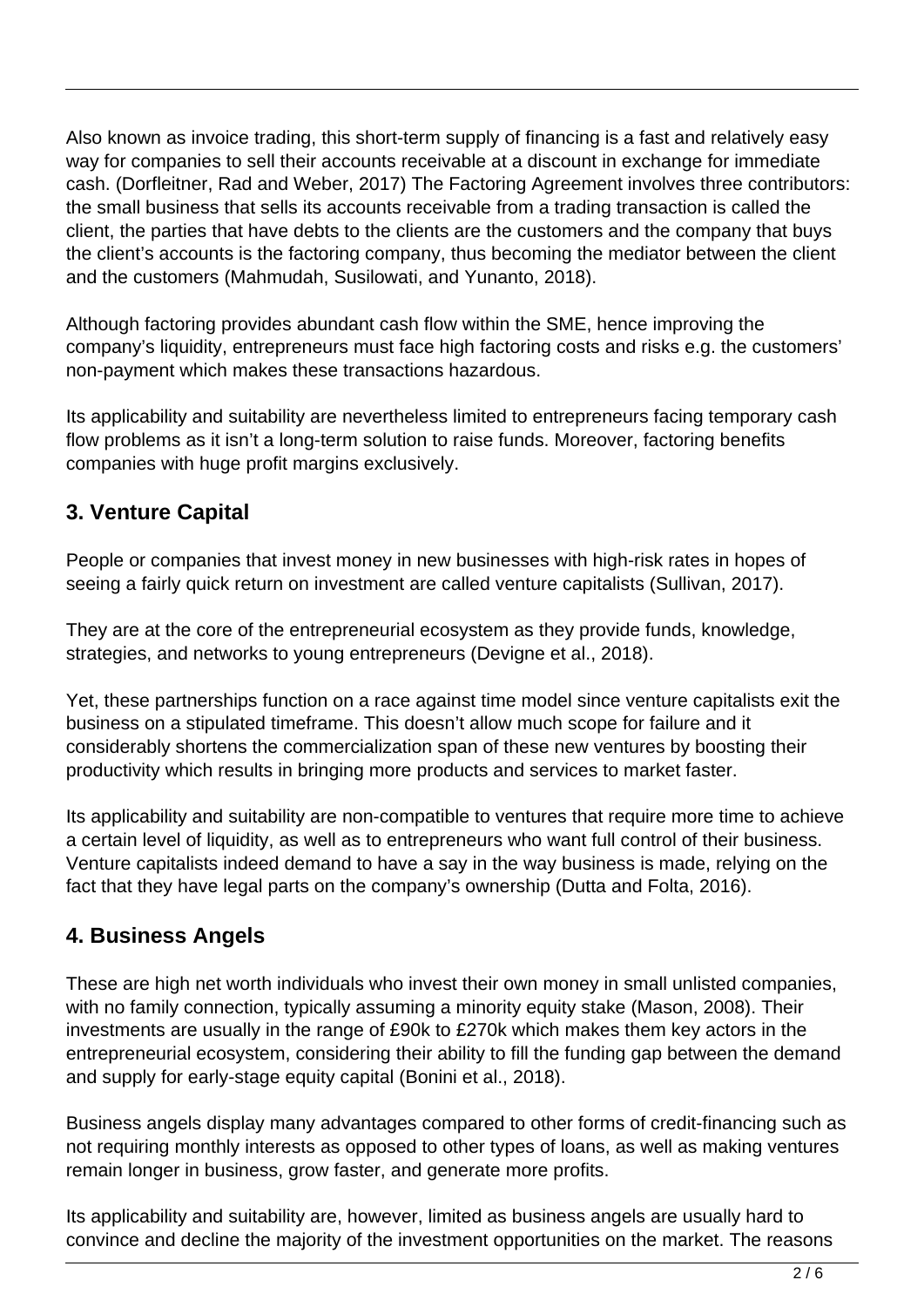are either professional i.e. the business is not believable and straightforward enough, or personal i.e. the entrepreneur and his team are not considered trustworthy (Crick and Crick, 2018). Furthermore, this method doesn't suit entrepreneurs who expect to be the only economic beneficiary since business angels also receive a share of the profits when the business is sold.

#### **5. Government subsidies**

These are benefits granted to entrepreneurs or businesses either in the form of cash payments or tax reductions. These valuable incentives usually support sectors that struggle against the international competition (Investopedia, 2018).

However, these funds are gathered by governments through higher taxes imposed on the people. This virtuous circle indeed allows consumers to fully enjoy the services and goods that the government subsidizes (Corporate Finance Institute, n.d.).

Its applicability and suitability are nonetheless confined to certain sectors of a state's economy. Some governments favor the innovative industry, at the age of tech-driven societies, others put the agricultural industry-first e.g. farming, fishing since they are considered to be weakening sectors (Corporate Finance Institute, n.d.).

### **Government-backed subsidies in France**

As previously mentioned, government-backed subsidies consist of the money paid by the state to aid businesses and industries supply goods and services at reduced prices. These are particularly common in France where there are currently over 10,000 startups as part of an evergrowing entrepreneurial enthusiasm, especially amongst young people (EACEA National Policies Platform - European Commission, 2018) (See Appendix 1). In response to this, the French government has taken the initiative and introduced measures to facilitate R&D projects as well as access to capital. French President Emmanuel Macron's vision also aligns with this economic movement as he 'wants France to be a start-up nation. A nation that thinks and moves like a start-up'.

#### **I. Support for innovation and R&D projects**

France displays a propitious ecosystem for innovation capacity improvement as its authorities have created and launched state funding tools for R&D operations within the EU framework which are managed by the affected ministries i.e. Ministry of Finance, Ministry of Industry, and Ministry of Research (Businessfrance.fr, 2017). Entrepreneurs can also seek assistance through France's research institutes and innovation clusters. Furthermore, there are a number of existing government-backed aids for R&D operations such as:

- The National Research Agency (Agence Nationale de la recherche) supports basic, applied research on the basis of calls for proposals. It welcomes both private and public partnerships, provided that it releases research results to businesses in the case of public alliances.
- The French Environment and Energy Management Agency (ADEME) which operates on the basis of calls for proposals offers two schemes: repayable advances i.e. loans with a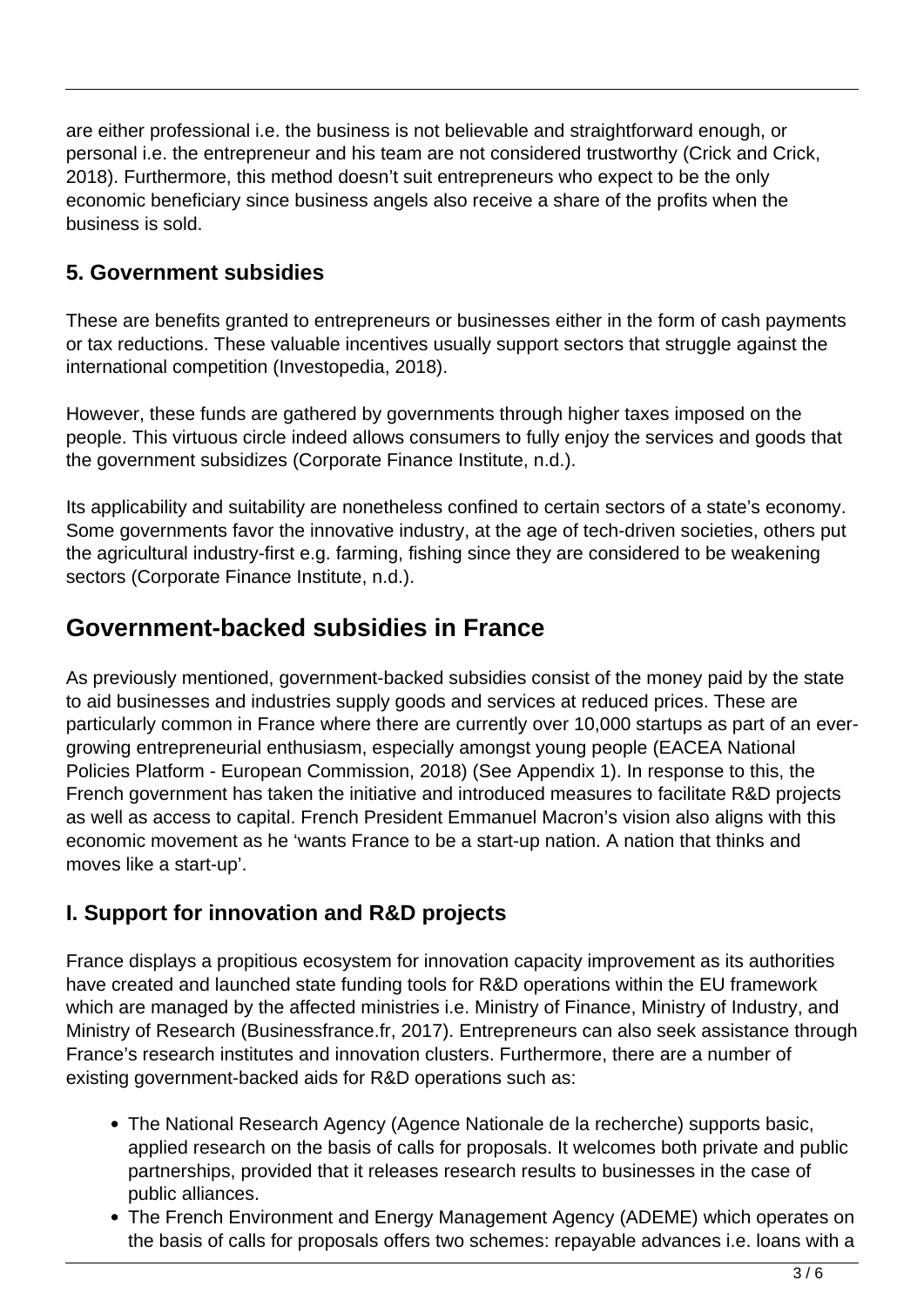government inventive in the project's success, and subsidies which are exclusive to SMEs and research bodies.

grants, interest-free loans and advances, and interest subsidies at rates below the bond market average from local authorities.

In addition to these funding tools, entrepreneurs also benefit from the French government's National Investment Programme which has a total worth of £30bn and is controlled by different boards including France's public investment bank (Bpifrance) and the French Environment and Energy Management Agency.

#### **II. Types of state subsidies**

• Bpifrance

As mentioned above, this government-backed agency, launched in 2012, provides funds to entrepreneurs and assists ventures of all sizes i.e. from micro-businesses of up to 10 employees, SMEs of up to 250 employees, mid-caps of up to 5000 employees to large firms of more than 5000 employees.

Its goals are to drive ventures towards their growth, prepare them for tomorrow's competitiveness, and develop an entrepreneurship-friendly ecosystem (Bpifrance.com, n.d.).

It is subsidized by two major bodies which are the French state (50%) and the Deposit and Consignments Fund – French public sector financial institution under the control of the Parliament – (50%). With 48 regional offices and 2,5000 employees, Bpifrance has reportedly financed 74 000 businesses in 2016 thanks to its extensive funds (see Appendix 2).

Bpifrance offers a wide range of funding services from loans to equity capital and export finance, depending on the venture's stage: it assists businesses in their pre-startup period with initial investment requirements e.g. seed funding and guarantees, supports SMEs to expand nationally through growth capital, leveraged build-ups, and co-financing, it boosts the international expansion of mid-size companies via export credits, and finally, it helps large enterprises reach their goals and stabilize their capital via business transfers (Businessfrance.fr, 2017).

#### ● La French Tech

Launched in 2013, that being barely a year after Bpifrance, this French Government initiative's aim is to promote the rise of startups in order to create more jobs and increase the country's economic value. Moreover, it is an attribution allocated to French cities acknowledged for their start-up-friendly ecosystem; there are 13 French Tech centers as of today's date (Gouvernement.fr, n.d.).

Since its creation, La French Tech has launched a number of initiatives aimed at various business people such as owners of well-established large companies i.e. +100% in turnover per year, to whom it awards the French Tech Pass. Prize winners benefit from free tailored aid through both major public and private economic players e.g. Coface – France's export credit agency and AFIC – French Venture Capital and Private Equity Association, respectively.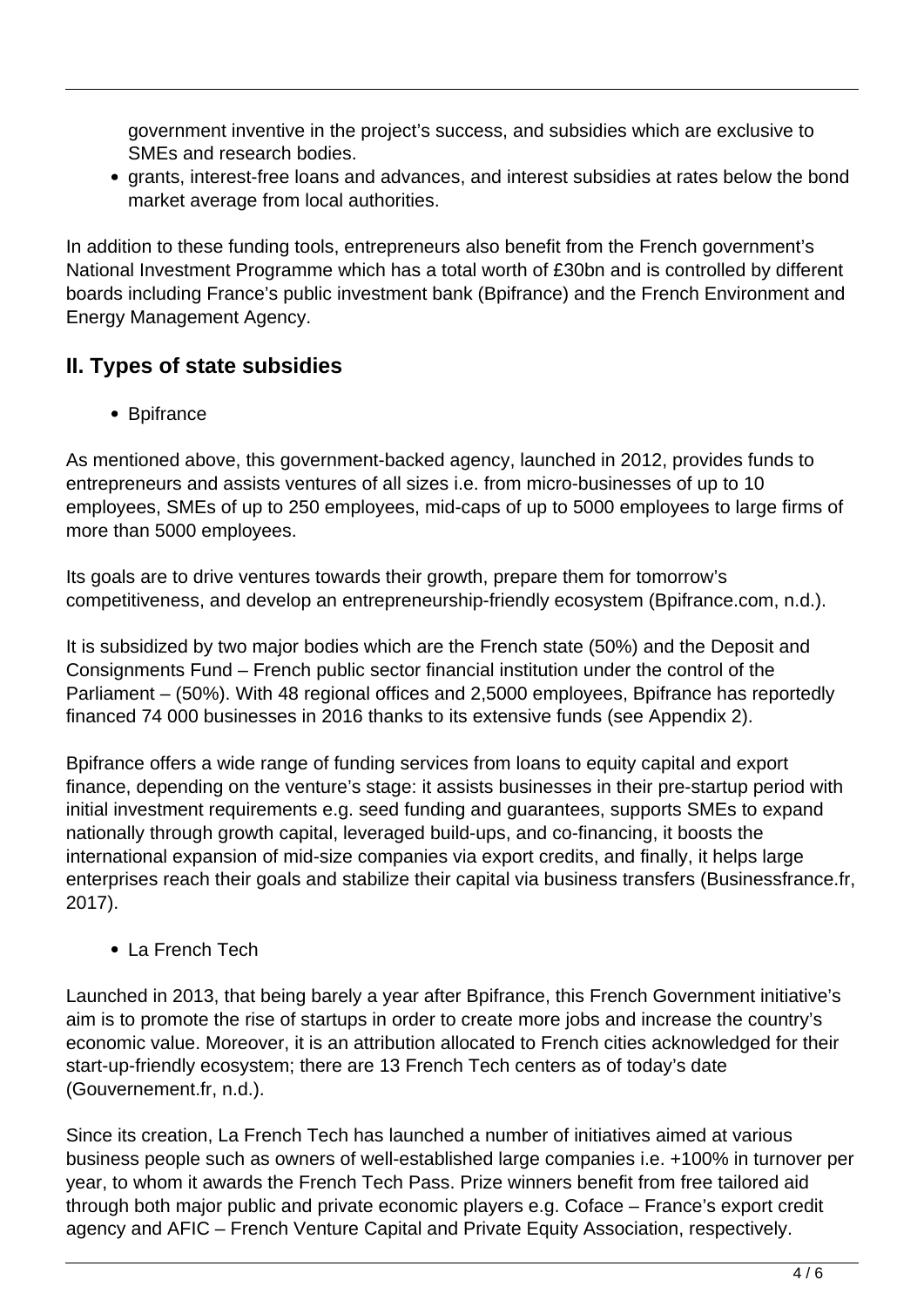Foreign entrepreneurs, as for them, are rewarded with the French Tech Ticket welcome pack which includes a £40,000 grant, master classes in business strategies, one year housing in one of France's 41 business incubators as well as a residence permit.

#### **III. Limitations**

• Bpifrance

Despite its numerous positive achievements, the government-backed project still has some faults such as the fact that it reportedly overlooks the Alsace region and on the contrary, the Aquitaine, Nord-Pas-de-Calais, and Rhône-Alpes regions are particularly taken care of. Besides, most key actions are centralized, and major decisions are made in Paris, in the Île-de-France region as it arguably represents 30% of France's GDP.

In addition to the regional discrimination, Bpifrance shamelessly states to favor three sectors in particular: the biotechnology industry, the digital industry, and the ecotechnologies industry in which they invested £675 million in 2013.

Furthermore, Bpifrance has been found guilty of rejecting to assist an unstable venture involving significant monetary loss. It has indeed refused to back up Altia – a Finnish alcoholic beverage company – in 2014 due to it undergoing receivership. The estimated potential loss for Bpifrance reportedly came to £16 million, which represents an insignificant part of the public bank's generated profits which peaked at £270 million in the first term of 2014.

• La French Tech

In spite of its attractive awards, the French Government's initiative is far from being flawless. First comes the questionable usefulness of the creation of the label 'French Tech Centre' which has caused public outrage. Many indeed claimed that it was only a biased medium for elected representatives seeking some reputation peak as the elections drew near.

Additionally, La French Tech doesn't actually guarantee a return on investment or any type of support to entrepreneurs and companies who have failed. Besides, SME owners in France who have been unsuccessful in business are not entitled to receive unemployment benefits. Thus, this negligence clashes with one of the French Tech's principles which is to encourage young people to dive into high-risk ventures.

Lastly, gender parity is a ground principle that is not put into practice within the pseudo-feminist government scheme, with only 21% of females currently employed at La French Tech. In 2015, the Secretary of State in charge of the digital industry, Axelle Lemaire, tweeted '#Iamfeminist when I attend board meetings exclusively made up of men' which underpins how much women are under-represented in the entrepreneurial ecosystem in France. Furthermore, a French startup accelerator called Le Camping recently released a report in which it painted the archetype of the French entrepreneur and it unsurprisingly turned out to be a young and fairly educated male i.e. under 30, postgraduate.

# **Conclusions**